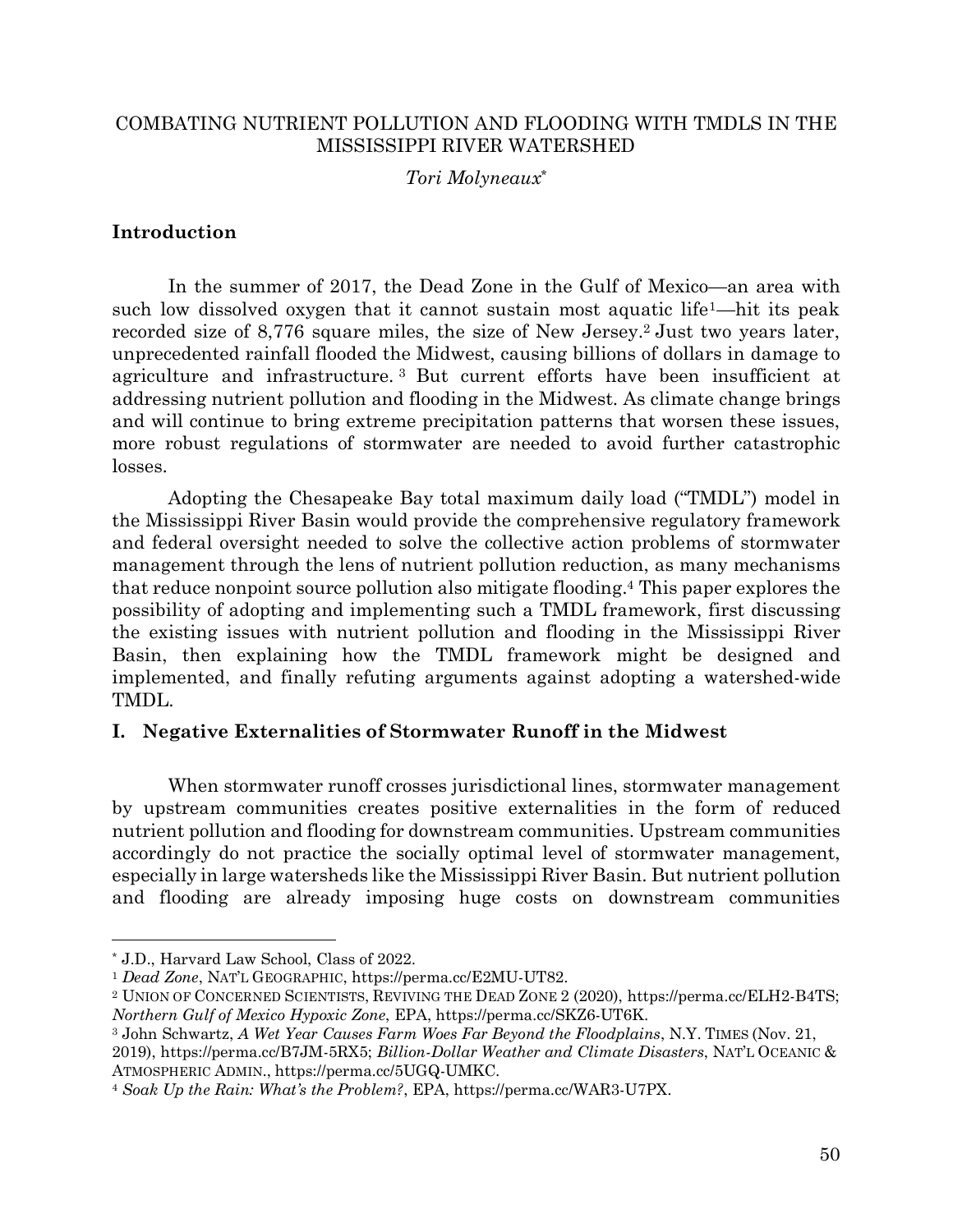throughout the Midwest, and climate change brings more varied precipitation that will only make matters worse.<sup>5</sup> While the precipitation cannot be stopped, states and local communities can take steps to mitigate disasters<sup>6</sup> by slowing down stormwater and allowing the soil to absorb more rainfall.

## A. *Nutrient Pollution and Eutrophication*

The Dead Zone is a hypoxic area, where water contains extremely low levels of dissolved oxygen, that forms each summer in the Gulf of Mexico along the Louisiana-Texas shoreline.7 The Dead Zone is the second-largest hypoxic zone in the world:8 over the past five years, its average size has been  $5,380$  square miles.<sup>9</sup> Though many factors can combine to cause hypoxia, the primary source of the Dead Zone is nutrient pollution—primarily excess nitrogen and phosphorus  $10$ —from human activities throughout the Mississippi River watershed.11 Between 60 and 80 percent of the Gulf's nitrogen loading originates from farming and livestock operations, with 50 to 66 percent of that nitrogen coming from synthetic fertilizer.12 Controlling nitrogen levels in the Gulf accordingly requires limiting the amount of nitrogen-based fertilizer that enters waterways.13 Excess nitrogen and phosphorus leads to algal blooms that die and deplete the dissolved oxygen in bottom water as they decompose.14 With low disolved oxygen levels, the Gulf cannot support most marine life, and the animals inhabiting it either flee or perish, creating the "Dead Zone."15 This process, known as

<sup>10</sup> This paper's scope is limited to means of reducing nitrogen pollution because hypoxia is more sensitive to nitrogen load reductions than reductions in phosphorus, although excess phosphorus still contributes to hypoxia and a dual nitrogen-phosphorus reduction strategy would be the most effective means of reducing hypoxia. Katja Fennel & Arnaud Laurent, *N and P as Ultimate and Proximate Limiting Nutrients in the Northern Gulf of Mexico: Implications for Hypoxia Reduction* 

<sup>5</sup> Manoochehr Shirzaei et al., *Persistent Impact of Spring Floods on Crop Loss in U.S. Midwest*, 34 WEATHER & CLIMATE EXTREMES 100,392 (2021),

https://www.sciencedirect.com/science/article/pii/S2212094721000815 (last visited May 18, 2022); *Climate Change Indicators: Heavy Precipitation*, EPA, https://perma.cc/K7XV-5VXU. <sup>6</sup> Shirzaei et al., *supra* note 5.

<sup>7</sup> *Northern Gulf of Mexico Hypoxic Zone*, *supra* note 2; *Hypoxia 101*, EPA, https://perma.cc/E4NX-RFLT.

<sup>8</sup> *What Is a Dead Zone?*, NAT'L OCEANIC & ATMOSPHERIC ADMIN., https://perma.cc/ZN25-6EE9.

<sup>9</sup> *Northern Gulf of Mexico Hypoxic Zone*, *supra* note 2; UNION OF CONCERNED SCIENTISTS, *supra* note 2, at 2.

*Strategies*, 15 BIOGEOSCIENCES 3121, 3122, 3129–30 (2018), https://perma.cc/4ARX-YVFJ. 11 *What Is a Dead Zone?*, *supra* note 8; Hannah M. Hamilton & Jerry Slaff, *Larger than Average* 

*Hypoxic Area Expected for Gulf of Mexico*, U.S. GEOLOGICAL SURV. (June 3, 2020),

https://perma.cc/FPT6-GQY6; SUZIE GREENHALGH & AMANDA SAUER, WORLD RES. INST., AWAKENING THE DEAD ZONE: AN INVESTMENT FOR AGRICULTURE, WATER QUALITY, AND CLIMATE CHANGE 1 (2003), https://perma.cc/55V8-EV52; *see* Fennel & Laurent, *supra* note 10, at 3122, 3129.

<sup>12</sup> UNION OF CONCERNED SCIENTISTS, *supra* note 2, at 5.

<sup>13</sup> Fennel & Laurent, *supra* note 10, at 3121–22.

<sup>14</sup> Hamilton & Slaff, *supra* note 11.

<sup>15</sup> *Id.*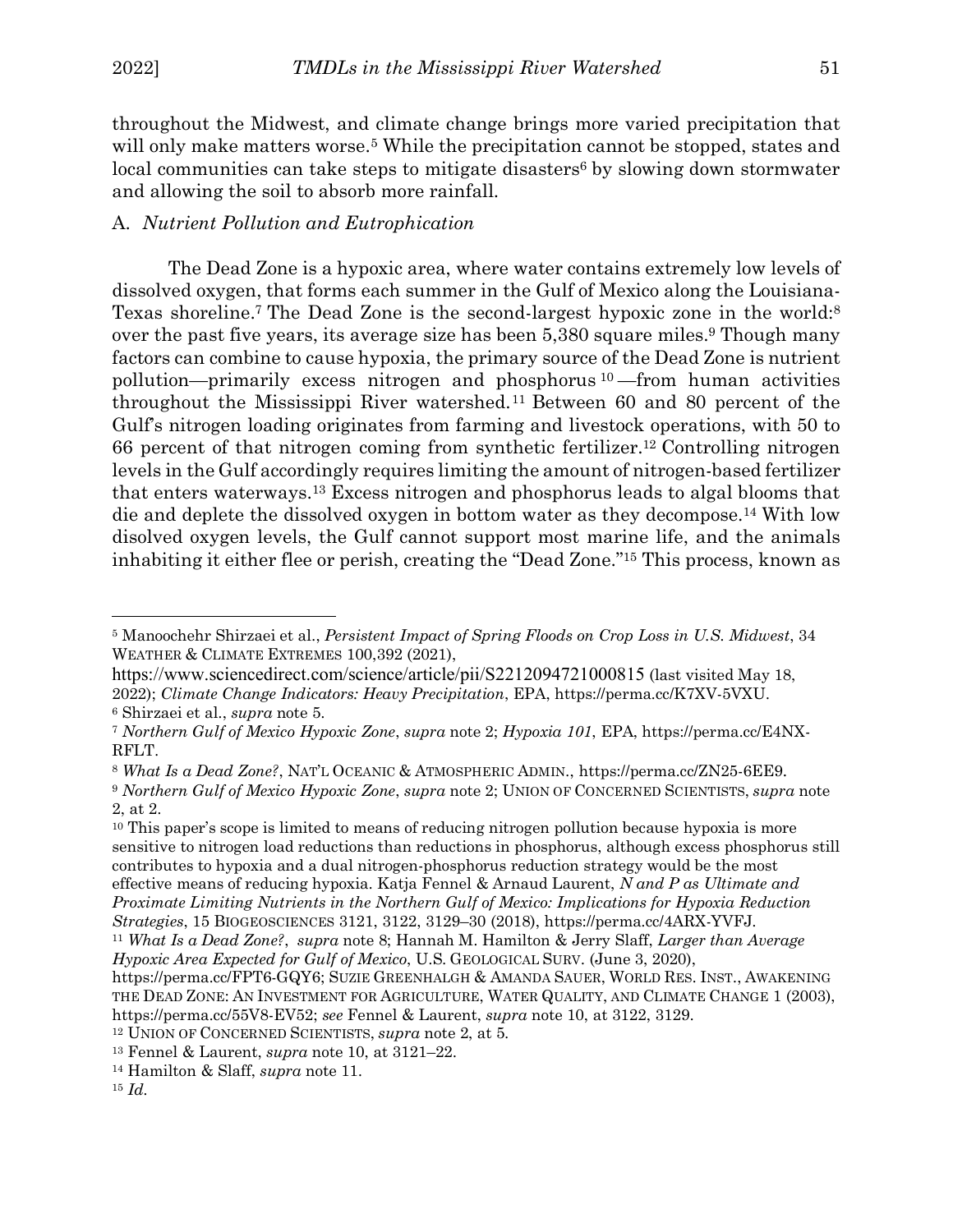eutrophication,16 harms the ecology of the Gulf, as well as the fisheries and coastal communities and economies that depend upon them. The Dead Zone's degradation of ecosystem services and fisheries has caused estimated losses of up to \$2.4 billion per year since 1980,<sup>17</sup> and its impacts upon shrimping, a vital economic and cultural feature of the Gulf Coast, are particularly salient.18

Climate change further catalyzes eutrophication through rising temperatures that support rapid algal growth and altered precipitation patterns that increase nutrient loads.19 Higher temperatures allow certain types of hypoxia-causing algae to bloom faster, bigger, and earlier in the year, which in turn can cause more severe hypoxic episodes,<sup>20</sup> and climate change-induced changes in precipitation will likely be a double-edged sword. More frequent and severe storm events will raise total nutrient discharges into freshwater and coastal habitats, while frequent drought periods will simultaneously lower water levels, leading to higher nutrient loads.21 Scientists estimate that climate change's impacts on precipitation alone will raise total nitrogen loads in the Mississippi River Basin by 18 percent by 2100 if greenhouse gas emissions continue at their current rate.22 Offsetting this increase alone would require a greater loading reduction than upstream states' currently unmet collective target.23

B. *Flooding*

Climate change has brought precipitation with larger magnitudes, greater frequency, and inopportune timing that causes devastating flooding in Midwestern states.24 In Spring 2019, unprecedented rainfall throughout the Mississippi River watershed created floods that left farmers unable to plant crops on over 13.3 million rain-soaked acres<sup>25</sup> and generated \$22.4 billion in damage, primarily to agriculture and infrastructure.26 Eleven years prior, the several-month-long Midwest Flood of 2008 tore through almost a dozen states—causing almost \$10 billion of damage in Iowa alone and at least eleven deaths.27 Both the 2008 and 2019 floods were, at least

<sup>&</sup>lt;sup>16</sup> *What Is Eutrophication?*, NAT'L OCEANIC & ATMOSPHERIC ADMIN., https://perma.cc/4QRP-6Q96. <sup>17</sup> UNION OF CONCERNED SCIENTISTS, *supra* note 2, at 3.

<sup>18</sup> *Id.* at 4; Martin D. Smith et al., *Seafood Prices Reveal Impacts of a Major Ecological Disturbance*, 114 PROC. NAT'L ACAD. SCIS. 1512 (2017).

<sup>19</sup> Essie M. Rogers, *Adding Climate Change to the Mix: Responses of Aquatic Ectotherms to the Combined Effects of Eutrophication and Warming*, 17 BIOLOGY LETTERS 20210442 (2021), https://perma.cc/T39J-HSZL.

<sup>20</sup> *Id.*; *Dead Zone*, *supra* note 1. 21 *Id.*

<sup>22</sup> E. Sinha et al., *Eutrophication Will Increase During the 21st Century as a Result of Precipitation Changes*, 357 SCIENCE 405, 406 (2017), https://www.science.org/doi/10.1126/science.aan2409 (last visited May 18, 2022).

<sup>23</sup> *Id.* at 406–07; *see* discussion *infra* Part III.B. 24 Shirzaei et al., *supra* note 5; *Climate Change Indicators: Heavy Precipitation*, *supra* note 5.

<sup>25</sup> *See* Schwartz, *supra* note 3.

<sup>26</sup> *Id.*; *see Billion-Dollar Weather and Climate Disasters*, *supra* note 3.

<sup>27</sup> NAT'L WEATHER SERV., NAT'L OCEANIC & ATMOSPHERIC ADMIN., CENTRAL IOWA FLOODS OF 2008:

LATE MAY THROUGH MID JUNE, 2008, at 9 (2009), https://perma.cc/27B2-HH2R; ROBERT R. HOLMES,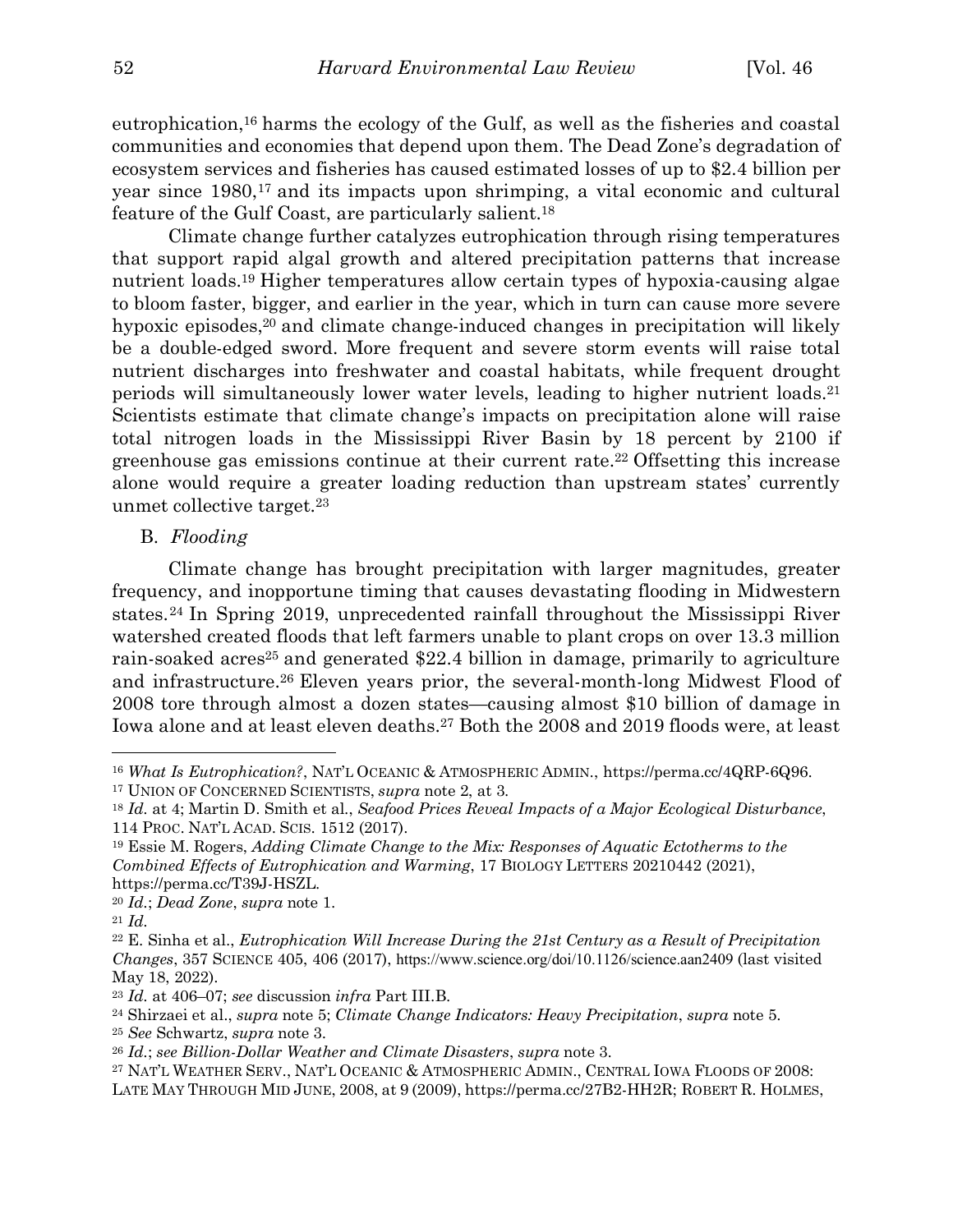$\overline{a}$ 

in part, the result of excessive, persistent precipitation. <sup>28</sup> Beyond catastrophic direct damages like those mentioned above, flooding also kills crops, inhibits crops' photosynthetic capacity and biomass accumulation, degrades soil quality, increases the risk of disease and pests,  $29$  and leads to large-scale soil loss,  $30$  As climate change brings more variable and extreme precipitation patterns, the need to mitigate flooding will only increase.31

Despite the pressing need and billions in federal financing, flooding remains "the costliest and most common natural disaster" in the nation<sup>32</sup> and greater remedial measures may be needed. Built flood prevention infrastructure is failing throughout the Midwest, <sup>33</sup> and current efforts to implement green stormwater management practices34 are usually small in scale and are few and far between.35

## **II. Applying the Chesapeake Bay TMDL Model to the Northern Gulf and**

#### **Mississippi River Watershed**

A little over a decade ago, states in the Chesapeake Bay watershed faced similar nutrient pollution management issues that states and Tribes in the Mississippi River Basin face today.36 Since the Environmental Protection Agency ("EPA") established the Chesapeake Bay TMDL in 2010,37 water quality in the Bay has improved.38 As current efforts to address nutrient pollution in the Mississippi

JR., TODD A. KOENIG & KRISTA A. KARSTENSEN, U.S. GEOLOGICAL SURV., FLOODING IN THE UNITED STATES MIDWEST, 2008, at 1–3 (2010), https://perma.cc/67VG-EFUM.

<sup>28</sup> HOLMES, KOENIG & KARSTENSEN, *supra* note 27, at 9; Samantha Harrington, *Did Climate Change Cause Midwest Flooding?*, YALE CLIMATE CONNECTIONS (Apr. 2, 2019), https://perma.cc/G3M9-3XGH. <sup>29</sup> Shirzaei et al., *supra* note 5.

<sup>30</sup> Tom Philpott, *The Hidden Catastrophe of the Midwest's Floods*, MOTHER JONES (Mar. 20, 2019), https://www.motherjones.com/environment/2019/03/the-hidden-catastrophe-of-the-midwests-floods (last visited May 18, 2022).

<sup>31</sup> *See id.*; Brian Kahn, *Farmers in the Midwest Face Decades of Recovery as Flooding Strips Away Crucial Soil*, GIZMODO (Mar. 21, 2019), https://perma.cc/AGN5-LU8F.

<sup>32</sup> Christine A. Klien, *Midwestern Flooding Isn't a Natural Disaster*, ATLANTIC (Mar. 21, 2019), https://perma.cc/9FJU-R65G; Laura Lightbody, *Flooding Disasters Cost Billions in 2016*, PEW CHARITABLE TRS. (Feb. 1, 2017), https://perma.cc/VWM8-N5R4.

<sup>33</sup> *See, e.g.*, Irwin Redlener, *The Deadly Cost of Failing Infrastructure in Historic Midwest Floods*, HILL (Apr. 5, 2019), https://perma.cc/DK2N-QQQG. 34 *See generally* MATTHEW HOPTON ET AL., U.S. ENV'T PROT. AGENCY, GREEN INFRASTRUCTURE FOR

STORMWATER CONTROL: GAUGING ITS EFFECTIVENESS WITH COMMUNITY PARTNERS (2015), https://perma.cc/72C8-U86Q. 35 John Flesher, *Battered by Floods, Midwest River Communities Try New Remedies*, DES MOINES

REG. (Apr. 29, 2020), https://perma.cc/9Z55-LNNB.

<sup>36</sup> *See The Story of Chesapeake Bay*, MD. DEP'T OF THE ENV'T, https://perma.cc/HBJ4-TEP5.

<sup>37</sup> *Chesapeake Bay TMDL Fact Sheet*, EPA, https://perma.cc/B9AY-8LAK.

<sup>38</sup> Catherine Krikstan, *Data Show Drop in Estimated Nutrient, Sediment Loads Entering Chesapeake Bay*, CHESAPEAKE BAY FOUND. (Apr. 18, 2016), https://perma.cc/74ED-TN6S; EPA, CHESAPEAKE BAY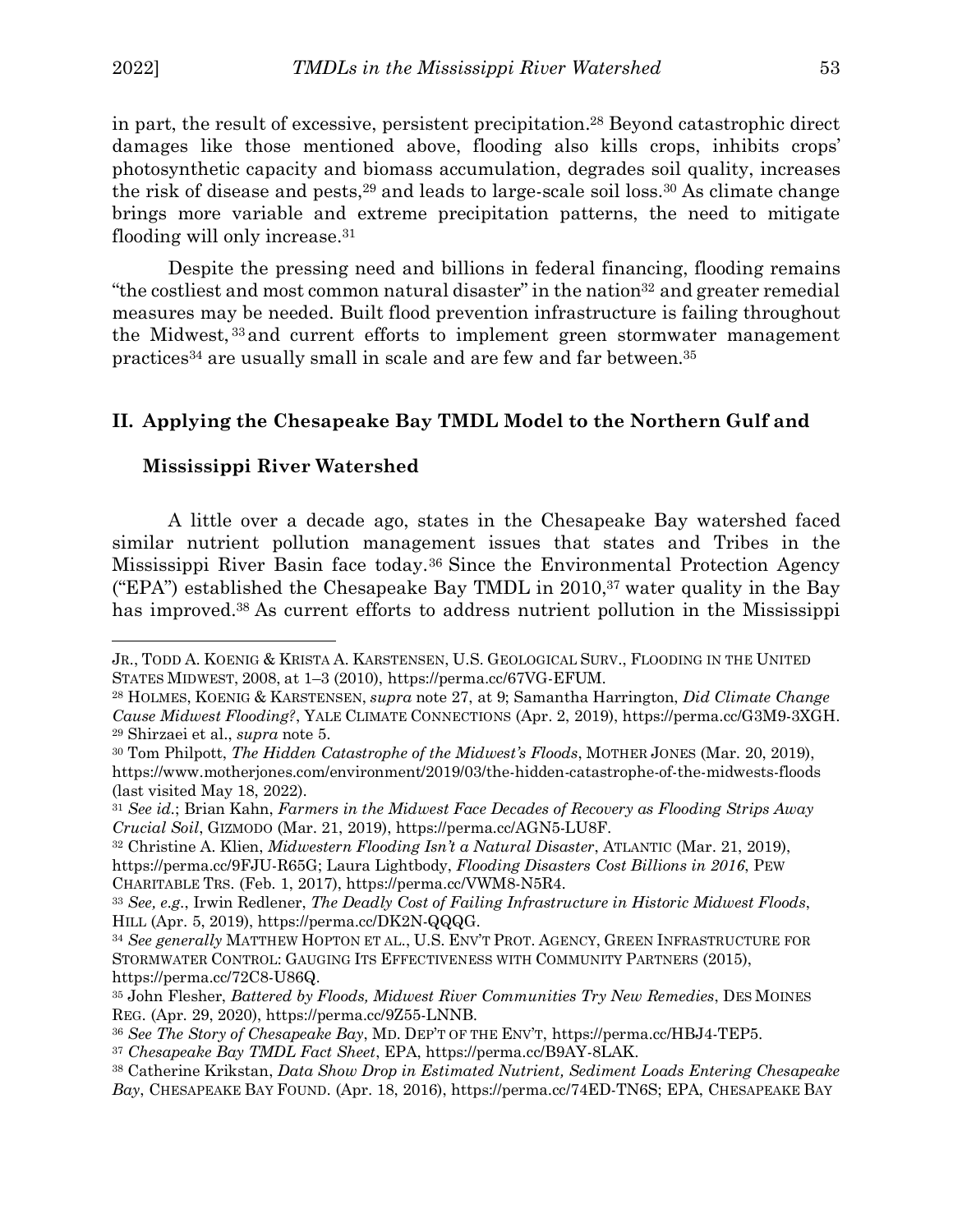River and Gulf of Mexico are similarly insufficient, states and Tribes in the Mississippi River Basin and EPA should take a similar approach to the Chesapeake Bay TMDL.

#### A. *Congressional Action May Be Needed to Resolve Jurisdictional Issues*

The Clean Water Act ("CWA") expressly grants the EPA authority to establish enforceable TMDLs for the territorial seas, the outer limits of which extend three miles seaward of the U.S. coastline; however, it is unclear whether EPA's authority to set TMDLs extends to ocean waters farther from shore or whether any outer-ocean TMDLs would be binding on states.39 If the CWA limits EPA's authority to establish binding ocean TMDLs to the territorial seas, then EPA can only establish effective TMDLs for the Dead Zone when and where it comes within three miles of the coastline, even though the vast majority of the Dead Zone typically falls outside of this narrow strip of coastal waters. <sup>40</sup> Territorial seas still provide an important regulatory hook, but limiting the TMDL to territorial seas creates a risk that EPA may be forced to delist the Gulf as an impaired water before reaching its reduction goals for the Dead Zone because EPA can only consider water quality near to shore, rather than in deeper waters where dissolved oxygen levels are often at their lowest.<sup>41</sup> Congress, on the other hand, does have clear jurisdiction over pollution in ocean waters up to 200 nautical miles offshore<sup>42</sup> and could therefore delegate EPA the authority to establish TMDLs for areas impaired by onshore pollution beyond the territorial seas. Delegating such authority could improve the nation's ability to reduce or eliminate offshore hypoxic zones, allowing for better restoration of U.S. fisheries.

### B. *Setting a Watershed-Wide TMDL*

States must set EPA-approved water quality standards ("WQS") for their surface waters. WQS contain two components: designated uses and water quality criteria. Louisiana has designated its coastal waters for fish and wildlife propagation,

PROGRESS: WASTEWATER POLLUTION REDUCTION LEADS THE WAY 1 (2016), https://perma.cc/2MBG-XGA9; Rebecca R. Murphy et al., *Nutrient Improvements in Chesapeake Bay: Direct Effect of Load Reductions and Implications for Coastal Management*, 56 ENV'T SCI. & TECH. 260, 263–65 (2022). <sup>39</sup> *See* Robin Kundis Craig & Sarah Miller, *Ocean Discharge Criteria and Marine Protected Areas: Ocean Water Quality Protection Under the Clean Water Act*, 29 B.C. ENV'T AFFS. L. REV. 1, 39–40 (2001); 33 U.S.C. § 1313 (addressing "navigable waters" in the TMDL program); 33 U.S.C. § 1362(7)– (8) (defining "navigable waters" as "the waters of the United States, including the territorial seas" and "territorial seas" as extending up to three miles off the U.S. shoreline).

<sup>40</sup> *See Northern Gulf of Mexico Hypoxic Zone*, *supra* note 2.

<sup>41</sup> *See id.*

<sup>42</sup> *See* U.N. Convention on the Law of the Sea arts. 56(1)(b)(iii), 57, 211(5), Dec. 10, 1982, 1833 U.N.T.S. 397.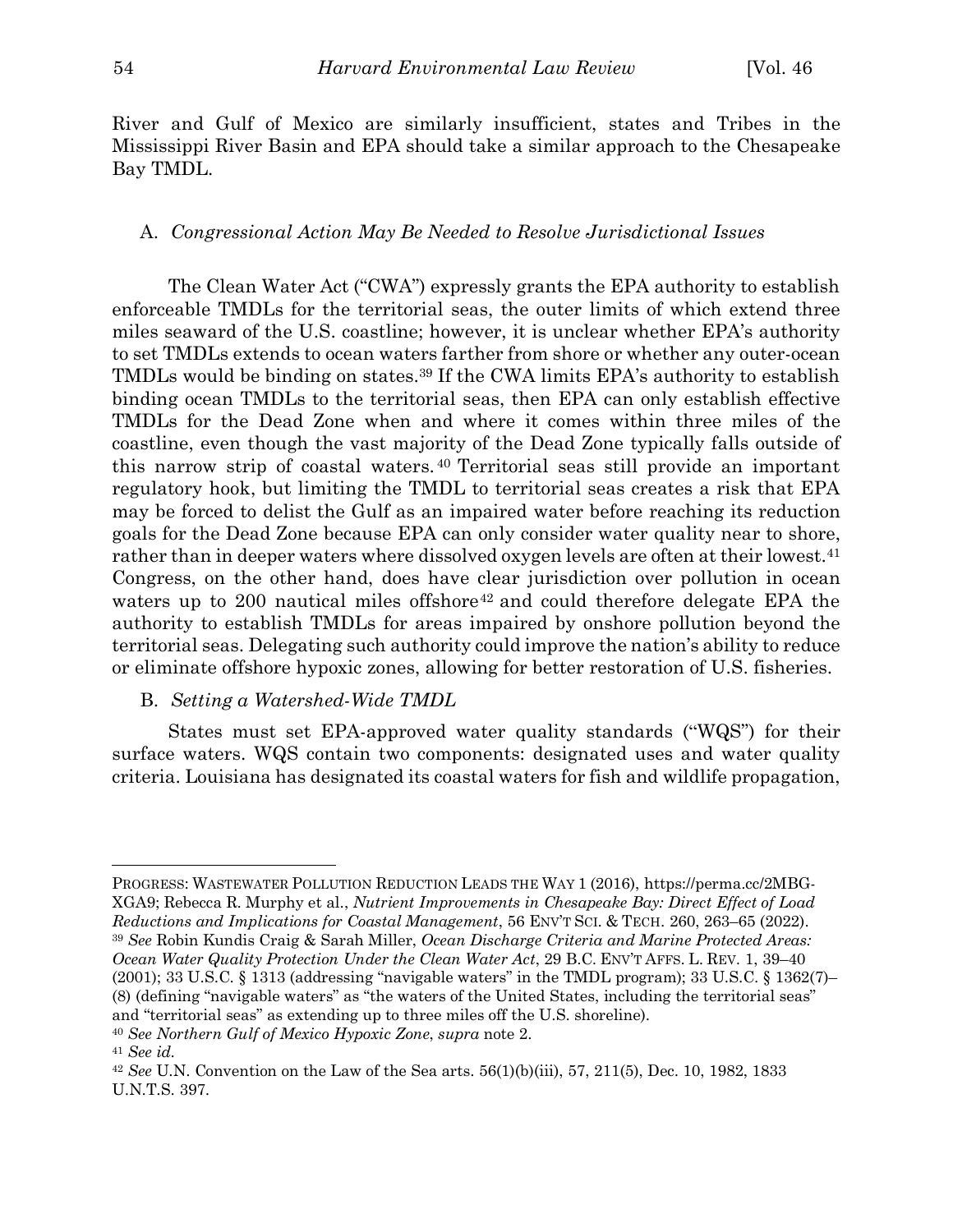oyster propagation, and primary and secondary contact recreation, and their dissolved oxygen criteria is 5 milligrams per liter.43

Waters that do not meet state dissolved oxygen criteria are impaired waters under CWA Section 303, and either the state or EPA must set TMDLs for pollutants that contribute to the waterbodies' failure to meet WQS, <sup>44</sup> namely nitrogen and phosphorus in the Mississippi River. Although states traditionally set their own TMDLs for waterways within their borders, each state and tribal nation within the Mississippi River Watershed ("the jurisdictions"), including its tributary watersheds, should follow the Chesapeake Bay model by requesting that EPA set nitrogen and phosphorus TMDLs and allocate nutrient loads throughout the watershed.45 Having one institution set and allocate a watershed-wide TMDL allows for a stronger, more coordinated approach to the multi-state issue of reducing nutrient pollution, combatting collective action problems.

Having EPA set the TMDL does not mean states should have no input into how EPA allocates nutrient loading. In allocating the TMDL, EPA should consider states' watershed implementation plans ("WIPs") that detail their feasible nutrient reduction amounts, as well as models that account for how various factors, such as distance, can affect how much of a state's nutrient pollution actually reaches the Gulf.

The jurisdictions can then decide how they wish to meet their EPA-set TMDL requirements. Due to the importance of reducing nitrogen loading to the success of mitigating the Dead Zone, the jurisdictions would be practically required to regulate agricultural runoff to meet TMDLs, as agriculture is the predominate source of the Gulf's nitrogen pollution. In this indirect way, EPA can ensure better regulation of nonpoint source agricultural pollution, a land-use power traditionally belonging to the states, while maintaining states' autonomy to decide what specific regulatory vehicles work best for them.

#### C. *Accountability Framework*

EPA and the jurisdictions can implement the TMDL through a four-pronged accountability framework also borrowed from the Chesapeake Bay model. These elements demonstrate the reasonable assurance provisions of the TMDL pursuant to the CWA and include: (1) WIPs, (2) two-year milestones, (3) EPA's tracking and assessment of restoration progress, and (4) specific federal actions if jurisdictions do not meet their commitments.46 Creating third-party monitoring and pre-set federal consequences for non-compliance helps address the collective action problems that states face when they seek to make multi-state agreements on their own.

<sup>&</sup>lt;sup>43</sup> See LA. ADMIN. CODE tit. 33, pt. IX, § 1123, Table 3 (2016), https://perma.cc/Z9K6-A9TM. <sup>44</sup> 33 U.S.C. § 1313(d)(2); see, e.g., Chesapeake Bay TMDL Fact Sheet, supra note 37.

<sup>45</sup> *Developing the Chesapeake Bay TMDL*, EPA, https://perma.cc/Y3S3-GGAK.

<sup>46</sup> *Id.*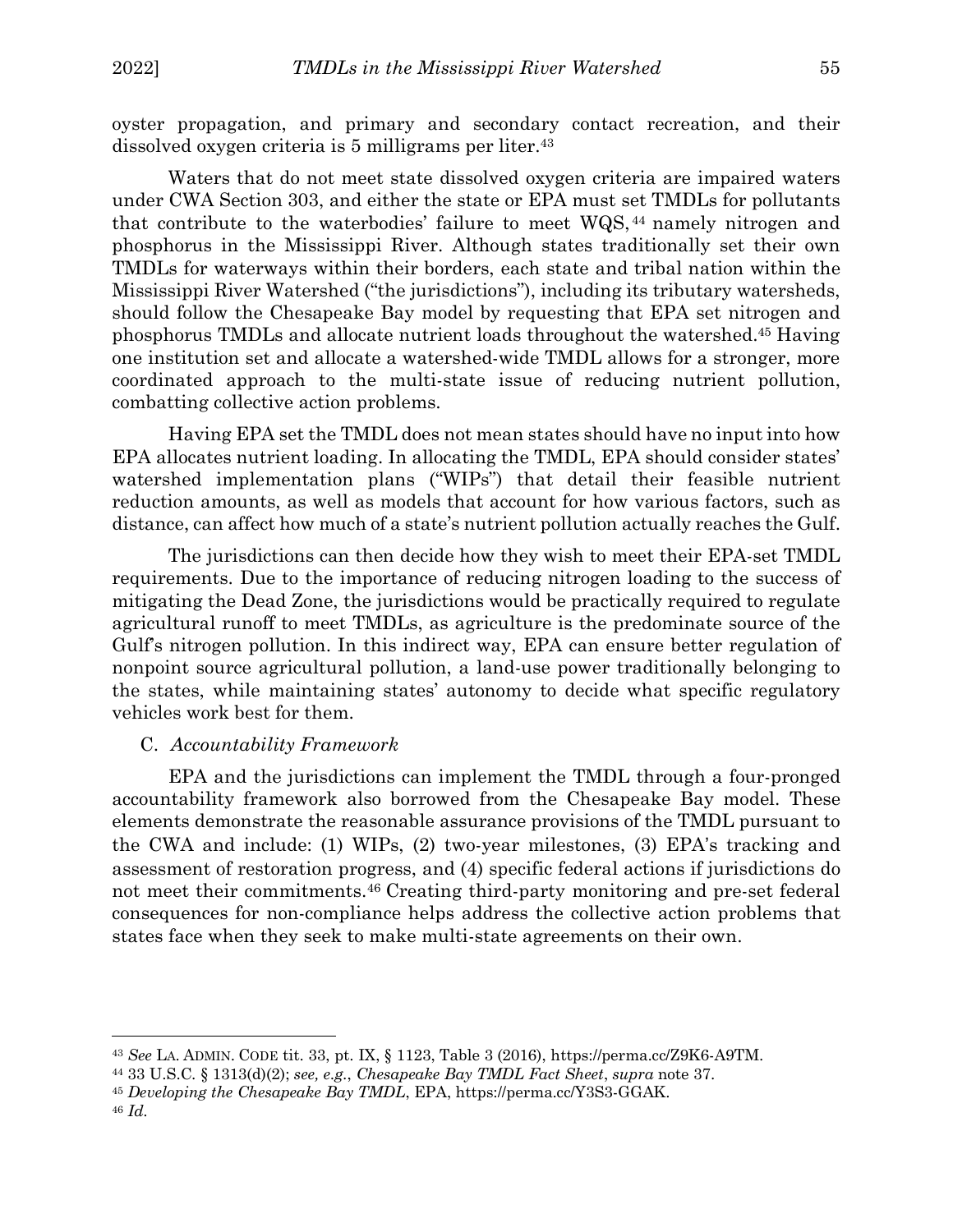# **III. ADDRESSING COUNTERARGUMENTS AND CONCERNS**

#### A. *Avoiding Paternalism*

Even though the TMDL would be a federally imposed pollution cap, its framework has multiple safeguards against paternalism. First, as community buy-in is essential to the success and fairness of any policy, the adoption of a watershed-wide TMDL model for the Mississippi River Basin should be preceded by a request from the jurisdictions that EPA implement such a TMDL. Waiting for an invitation allows EPA to avoid imposing an unwanted or unhelpful regulatory scheme. Second, EPA's role in the TMDL process would be limited to establishing a TMDL and allocating loading amongst the jurisdictions, while jurisdictions themselves decide exactly how to realize their required nutrient load reductions. Finally, rather than taking away power, the TMDL's federally enforceable limits give states the ability to cooperate in a situation where, without federal consequences, it would be difficult to maintain a level playing field without free riding.

### B. *The TMDL Would Not Be Duplicative of Existing Efforts*

Current efforts to address nutrient pollution in the Mississippi River Basin would benefit from the enhanced regulatory framework of a watershed-wide TMDL. Since 1997, the Mississippi River/Gulf of Mexico Hypoxia Task Force ("Task Force") has created national strategies to reduce the size, duration, and severity of hypoxia in the Gulf.47 The U.S. Department of Agriculture also launched the Mississippi River Basin Healthy Watersheds Initiative ("MRBI") in 2009 to use voluntary Farm Bill programs to help farmers improve water quality.48 However, the Task Force and MRBI have been ineffective in eliminating, or even shrinking, the Dead Zone, as there have been no noticeable reductions in nutrient loading into the Gulf since 2001.<sup>49</sup> Even the Task Force's 20 percent nitrogen and phosphorus load reduction target is woefully insufficient to meet its goal of limiting the five-year mean size of the Dead Zone to 1930.5 square miles.<sup>50</sup> Scientists estimate that nitrogen and phosphorus loads must decrease by around 48 percent to reach the Task Force's hypoxic zone reduction goal under current conditions, <sup>51</sup> and with climate change-induced precipitation changes exacerbating future nutrient loading, that number could climb as high as 62 percent for nitrogen loads.52 Just as the Chesapeake Bay jurisdictions

<sup>47</sup> *History of the Hypoxia Task Force*, U.S. ENV'T PROT. AGENCY, https://perma.cc/S8NV-NK96.

<sup>48</sup> *Mississippi River Basin Healthy Watersheds: 2019 Progress Report*, NAT. RES. CONSERV. SERV.,

U.S. DEP'T AGRIC., https://perma.cc/J4Q6-LQZS. 49 Fennel & Laurent, *supra* note 10, at 3122.

<sup>50</sup> *Tracking Outcomes and Metrics to Measure Progress*, EPA, https://perma.cc/FC52-QVMJ; MISSISSIPPI RIVER/GULF OF MEXICO WATERSHED NUTRIENT TASK FORCE, ACTION PLAN FOR REDUCING, MITIGATING, AND CONTROLLING HYPOXIA IN THE NORTHERN GULF OF MEXICO 9 (2001),

https://perma.cc/AF7R-M7FN. 51 Fennel & Laurent, *supra* note 10, at 3129–30.

<sup>52</sup> Sinha et al., *supra* note 22, at 406–07.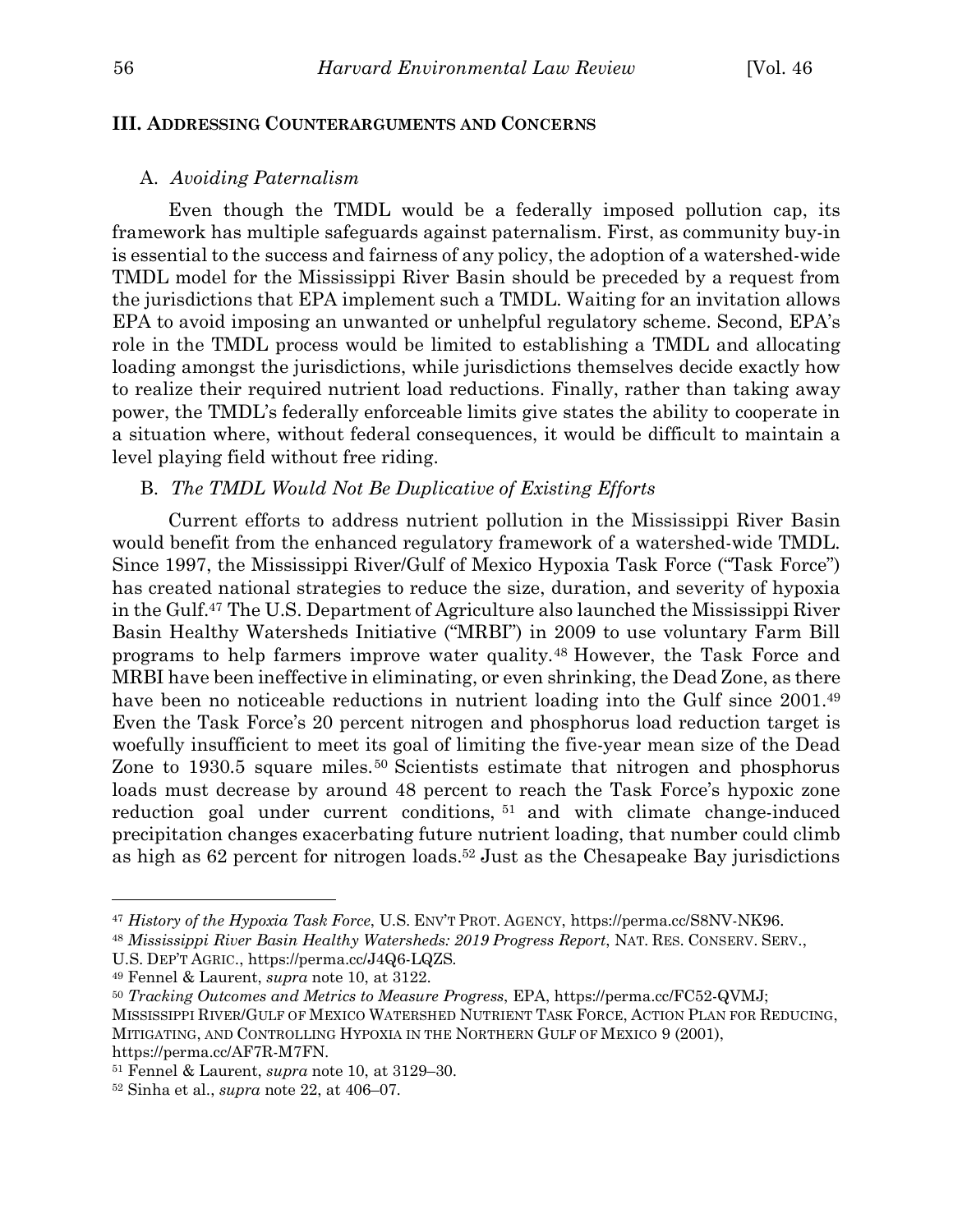were largely unsuccessful in reducing nutrient pollution until EPA set a watershedwide TMDL,<sup>53</sup> the Gulf will likely also require federal intervention under the CWA to provide the robust and coordinated regulatory framework needed to solve the multistate of hypoxia in the Gulf.

## C. *Mitigating Consequences to the Agriculture Industry*

Setting a stringent nitrogen TMDL could harm the agriculture industry, despite the concurrent soil quality and flood mitigation benefits it may bring. To address these concerns, states should take care to ensure that they focus agricultural nitrogen pollution mitigation efforts on practices that will benefit both farms and downstream fisheries.54 For more costly pollution mitigation measures, states should work to ensure farmers have access to either state or federal funding that alleviates some of the costs of implementing these new practices. Downstream communities that receive the bulk of benefits from the Mississippi River Basin TMDL could also provide some program funding for nutrient pollution mitigation efforts. Reducing compliance costs for farmers and ranchers will also help to prevent passing on increased production costs to consumers. If government officials expect food costs to rise significantly due to the TMDL program, Congress and state and local governments should work to expand eligibility for and benefits from government food assistance programs to minimize any inequitable impacts on low-income households.

Realistically, the government and downstream communities cannot cover all compliance costs for farmers and ranchers; however, it may be beneficial for farmers to face additional costs that internalize some of the environmental and downstream economic costs of unsustainable food production. While this may disadvantage farms that pollute heavily, it may simultaneously give a competitive advantage to farms that utilize more sustainable practices and revitalize the fishing industry in the Gulf.

### D. *Political Feasibility*

 $\overline{a}$ 

Although at this moment in time, a Mississippi River Basin TMDL probably is not politically feasible, with concerted efforts it could be realistic in the near future. To improve public perception in the Midwest, proponents of a TMDL could seek to reframe messaging surrounding the TMDL. Proponents should research what issues are most important to those who would be subject to the TMDL, ensure their interests are addressed in TMDL plans, and educate the public accordingly. For example, if residents of Iowa are highly concerned about flooding, TMDL proponents in the state could focus on emphasizing the flood resiliency and mitigation benefits of certain practices that Iowa might require under its WIP and how they would benefit farmers throughout the state. Garnering support will also hopefully become easier as the effects of climate change become more difficult to ignore and implementing "green,"

<sup>53</sup> *See The History of Chesapeake Bay Cleanup Efforts*, CHESAPEAKE BAY FOUND., https://perma.cc/N4GA-DVH6.

<sup>54</sup> UNION OF CONCERNED SCIENTISTS, *supra* note 2, at 2–3.